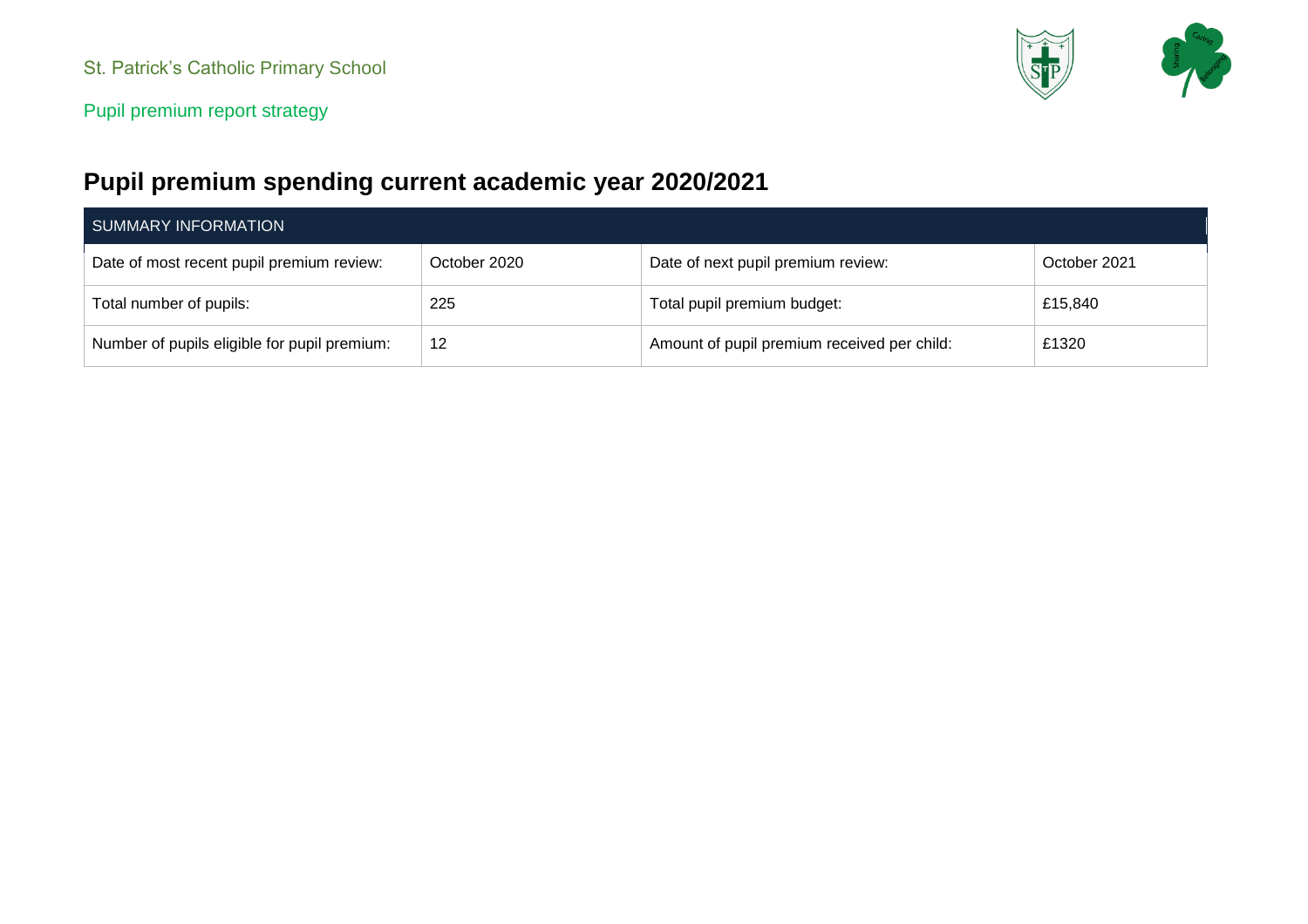

#### STRATEGY STATEMENT

Include a brief overview of your pupil premium strategy so far:

- What has worked well:
- Targeting support for emotional health and wellbeing including check in times for pupil premium children. Emotional support around anger and anxiety have been accessed by many of our pupil premium children, as has extra support during unstructured times of the day.
- Meet and great at the start of the day has ensured a settled start to the day and has also allowed adults to check in to see if the children have had breakfast and are learning ready.
- Reading 1:1 on a daily basis has worked well for those children who have not been able to have support at home.

Planning in time for children to access online learning programmes at school has increased opportunities for extra support and reinforcement.

What hasn't work well

Due to lockdown in the second half of the year parental involvement has decreased and parents have not had the opportunity to attend workshops to support children at home.

Some pupil premium children did not access school when they were allowed to return in June due to parents' wishes

The overall aim of the strategy

Due to low numbers in each class it is difficult to make a percentage increase objective as in most classes one child classes at 50%

To ensure that pp children make progress in line with pupils who are not pp

To ensure that from starting points pupils stay on or accelerate on their projected levels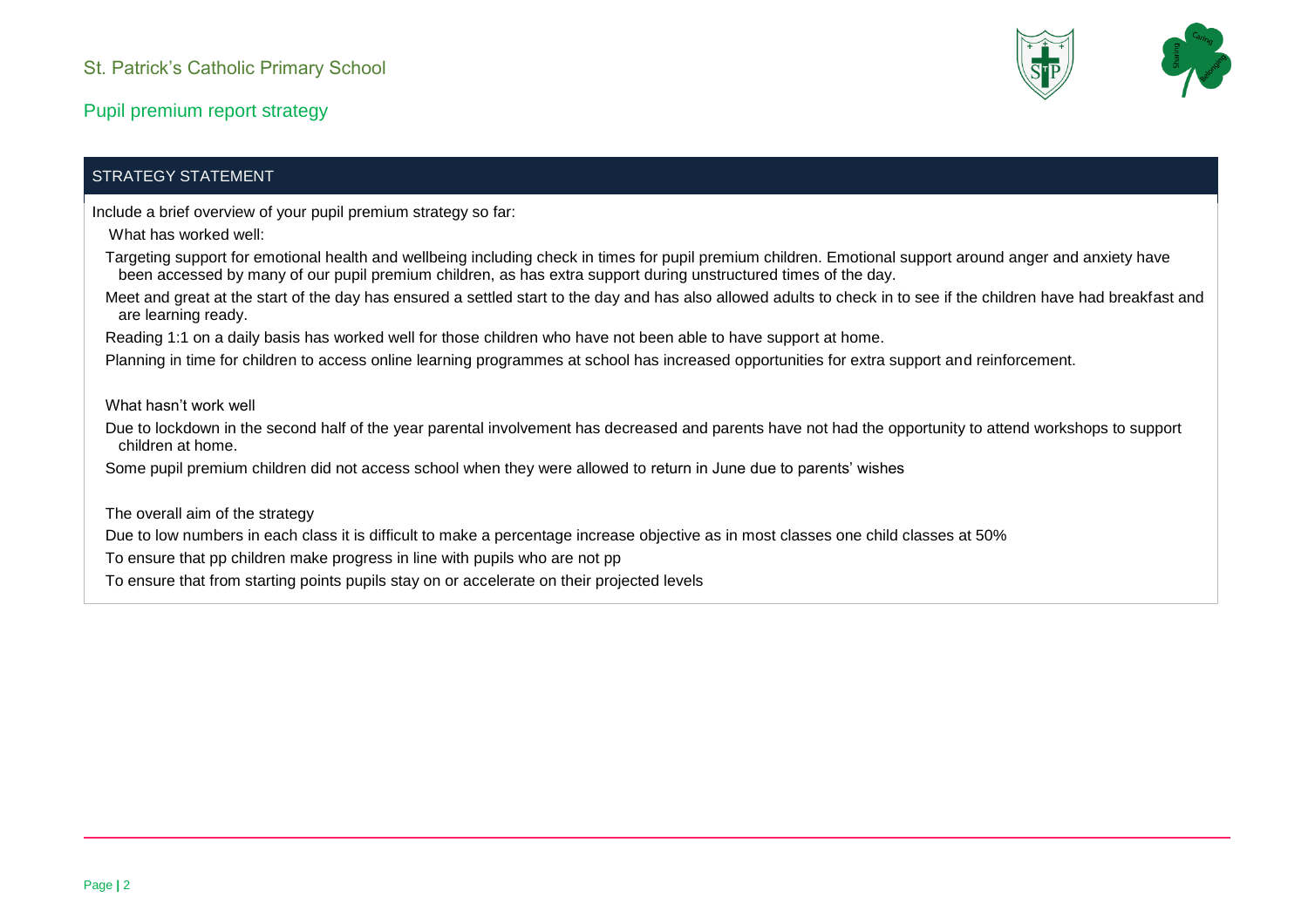Pupil premium report strategy



## **Assessment information**

Due to coronavirus, all assessment data is teacher assessment

| <b>EYFS</b>                |                                        |  |  |  |
|----------------------------|----------------------------------------|--|--|--|
|                            | Pupils eligible for pupil premium (PP) |  |  |  |
| Literacy                   | $\pmb{0}$                              |  |  |  |
| Maths                      | $\mathbf 0$                            |  |  |  |
| Understanding the world    | $\mathbf 0$                            |  |  |  |
| Expressive arts and design | $\pmb{0}$                              |  |  |  |

| <b>END OF KS1</b>                                             |                        |
|---------------------------------------------------------------|------------------------|
|                                                               | Pupils eligible for PP |
| % making expected or better than expected progress in reading | 66%                    |
| % making expected or better than expected progress in writing | 66%                    |
| % making expected or better than expected progress in maths   | 66%                    |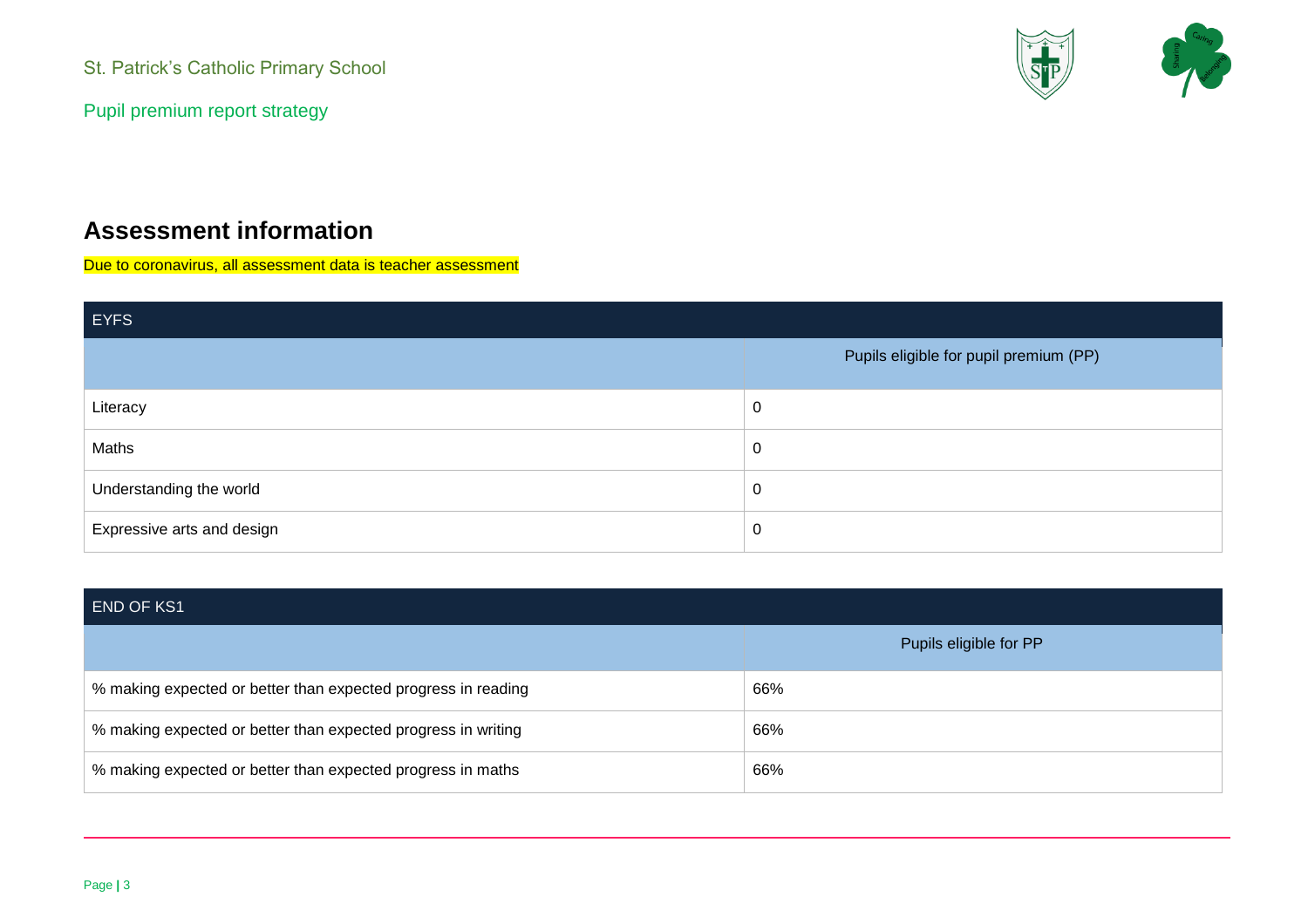

| YEAR 2 PHONICS SCREENING CHECK* |                            |                  |  |
|---------------------------------|----------------------------|------------------|--|
| Pupils eligible for PP          | Pupils not eligible for PP | National average |  |
| 100%                            | 85%                        |                  |  |

\* Year 1 pupils who missed the summer 2020 check because of coronavirus will take the check during the second half of the autumn term in year 2. Add in the results once you receive them at the end of the autumn term

#### END OF KS2

|                                                               | Pupils eligible for PP |
|---------------------------------------------------------------|------------------------|
| % making expected or better than expected progress in reading | 100%                   |
| % making expected or better than expected progress in writing | 100%                   |
| % making expected or better than expected progress in maths   | 100%                   |

# **Barriers to learning**

#### BARRIERS TO FUTURE ATTAINMENT

Academic barriers: (issues addressed in school such as low levels of literacy/maths)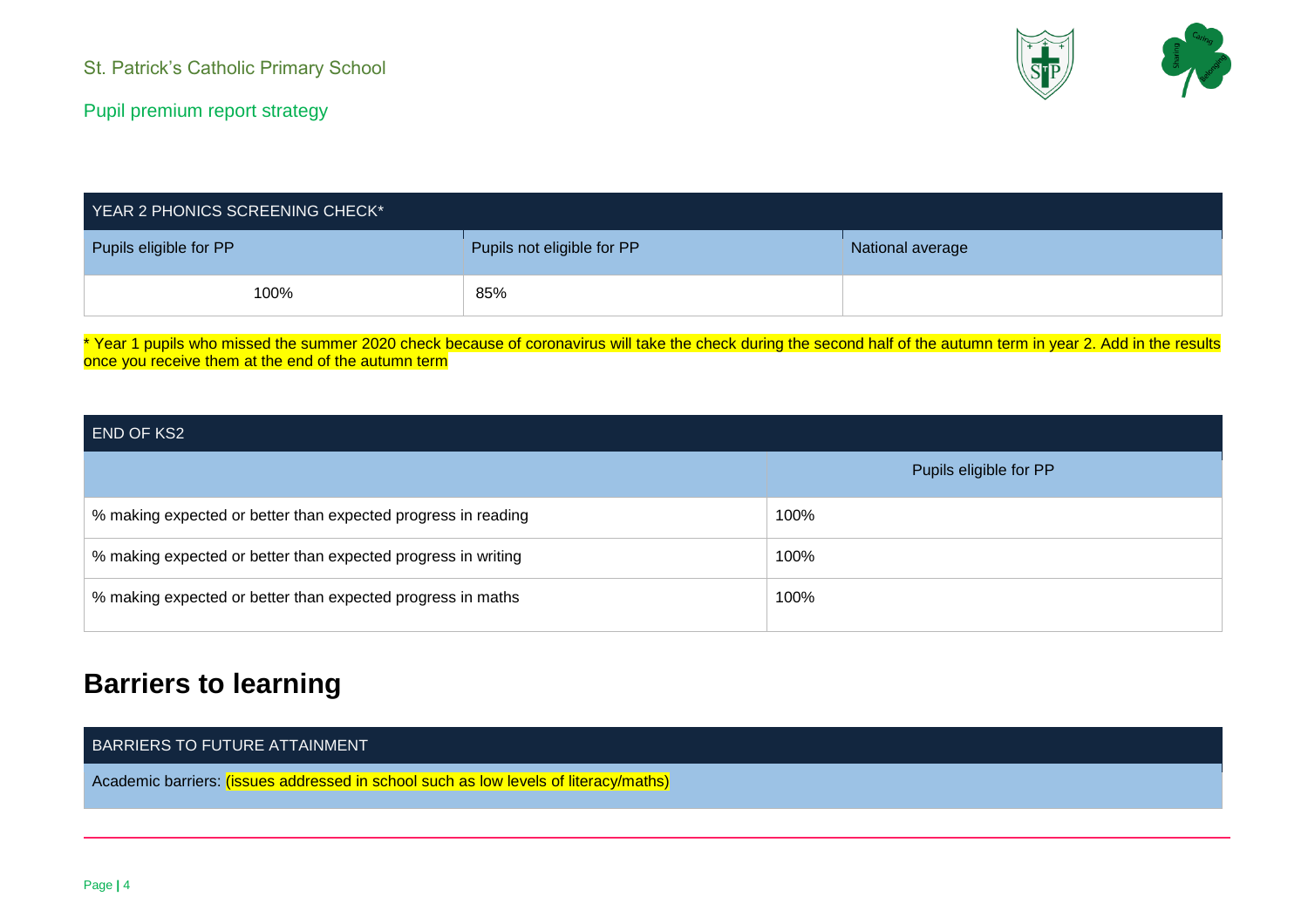

#### Pupil premium report strategy

| A | Lack of independence and resilience, combined with difficulty in managing emotions and behavior |
|---|-------------------------------------------------------------------------------------------------|
| B | Two of the children in receipt of PPG are also SEND                                             |
|   | Pupils knowledge and experience of the wider world                                              |

|   | ADDITIONAL BARRIERS                                                                                                 |
|---|---------------------------------------------------------------------------------------------------------------------|
|   | External barriers (issues which require action outside school such as home learning environment and low attendance) |
| D | Access to extra curricular activities and educations trips including music lessons and sports                       |
|   | Access to technology in the event of lockdown or isolation periods                                                  |
|   |                                                                                                                     |

#### INTENDED OUTCOMES

Specific outcomes Specific outcomes Success criteria Success criteria Success criteria Success criteria Success criteria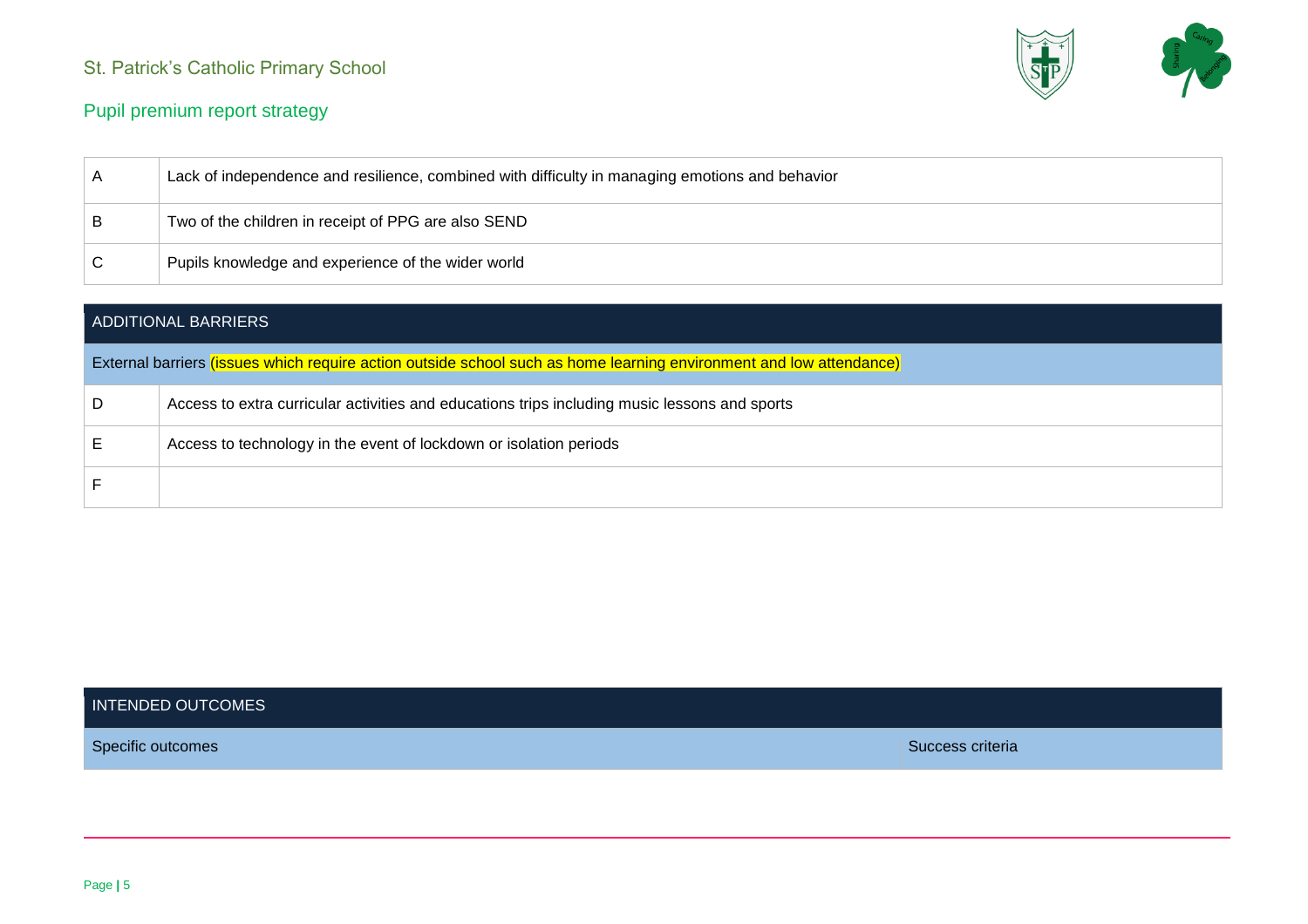

| A            | To increase levels of independence and resilience including managing emotions in challenging situations      | To have a member of staff ELSA trained in<br>order to provide specific emotional and<br>wellbeing support for individuals.<br>Children become more independent in their<br>learning.<br>Children begin to apply strategies to<br>manage their emotions.                         |
|--------------|--------------------------------------------------------------------------------------------------------------|---------------------------------------------------------------------------------------------------------------------------------------------------------------------------------------------------------------------------------------------------------------------------------|
| B            | To improve the emotional wellbeing so that with increased confidence and feelings of security                | To have a member of staff ELSA trained in<br>order to provide specific emotional and<br>wellbeing support for individuals.<br>Pupil questionnaires show the pupils feel<br>happy and safe at school.                                                                            |
| $\mathsf{C}$ | To improve the rates of progress in reading with greater levels of pupil engagement in reading               | Pupils eligible for PPG and who are SEND<br>make as least as much progress as 'other'<br>pupils in reading.<br>Pupils demonstrate greater enjoyment and<br>engagement in reading.                                                                                               |
| D            | To provide access to a range of experiences which increase their knowledge and understanding of the<br>world | Pupils have access to a wide range of texts.<br>First News resources are utilised throughout<br>school providing knowledge of current<br>affairs and the wider world.<br>Newsround is used throughout school to<br>provide knowledge of current affairs and the<br>wider world. |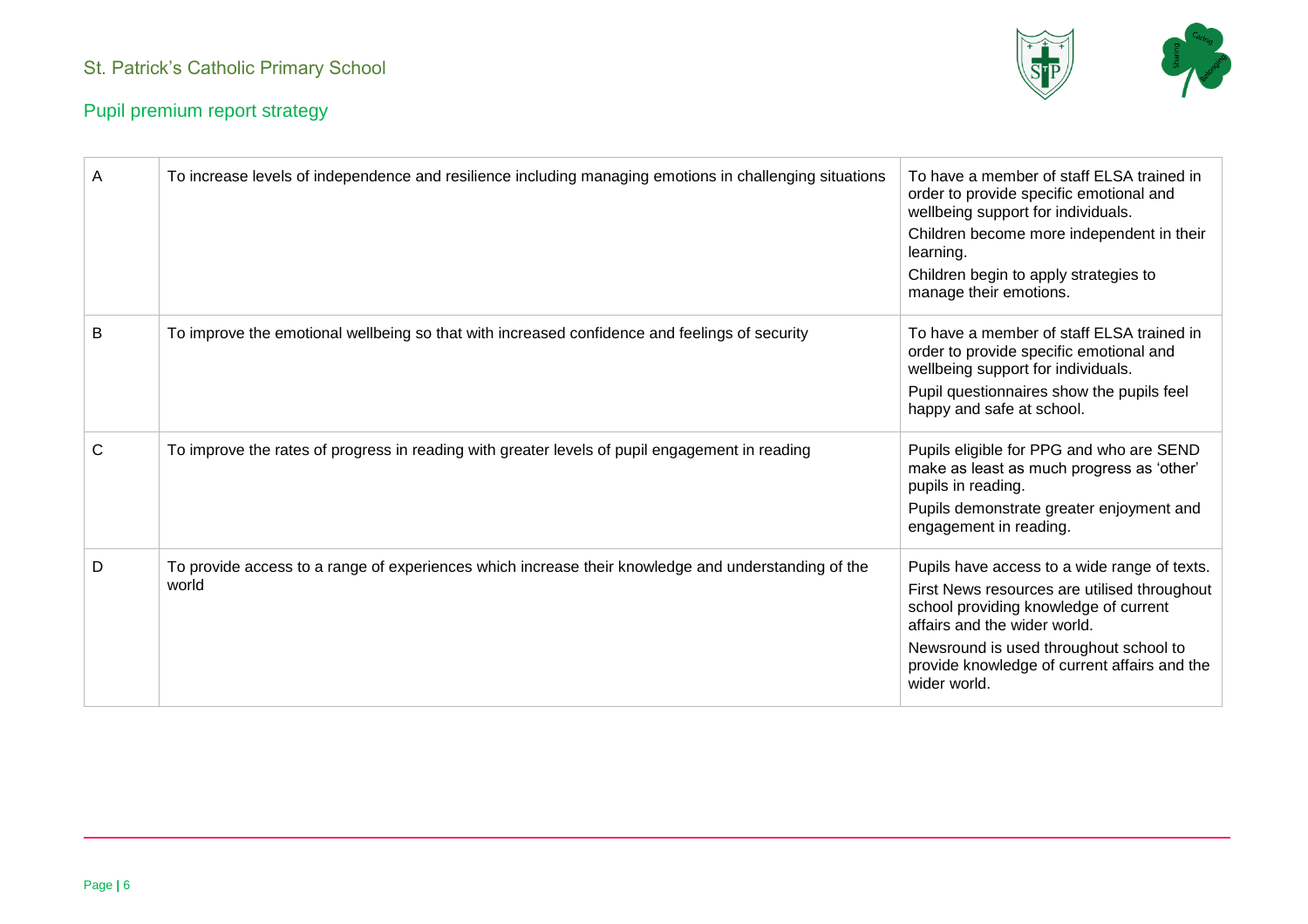

# **Planned expenditure for current academic year**

The headings below help you to demonstrate how you plan to use the pupil premium to improve classroom pedagogy, provide targeted support and support wholeschool strategies

| <b>ACADEMIC YEAR</b>                                                                                                                                                                                               |                                          |                                                                                                                                                                                                                                                                                                                                                                                                                                                                                                  |                                                                                                                                                                                                                                             |            |                               |
|--------------------------------------------------------------------------------------------------------------------------------------------------------------------------------------------------------------------|------------------------------------------|--------------------------------------------------------------------------------------------------------------------------------------------------------------------------------------------------------------------------------------------------------------------------------------------------------------------------------------------------------------------------------------------------------------------------------------------------------------------------------------------------|---------------------------------------------------------------------------------------------------------------------------------------------------------------------------------------------------------------------------------------------|------------|-------------------------------|
| Quality of teaching for all                                                                                                                                                                                        |                                          |                                                                                                                                                                                                                                                                                                                                                                                                                                                                                                  |                                                                                                                                                                                                                                             |            |                               |
| Action                                                                                                                                                                                                             | Intended outcome                         | What's the evidence and rationale for<br>this choice?                                                                                                                                                                                                                                                                                                                                                                                                                                            | How will you make<br>sure it's implemented<br>well?                                                                                                                                                                                         | Staff lead | When will you<br>review this? |
| Teacher's lessons cater for<br>all abilities and provide<br>challenge for all pupils.<br>Activities are planned to<br>encourage independent<br>learning.<br>Two of the children in receipt<br>of PPG are also SEND | Attainment of all children is<br>raised. | EEF Pupil premium guide<br>Good teaching is the most important<br>lever schools have to improve outcomes<br>for disadvantaged pupils. Using the<br>Pupil Premium to improve teaching<br>quality benefits all students and has a<br>particularly positive effect on children<br>eligible for the Pupil Premium. While the<br>Pupil Premium is provided as a different<br>grant from core funding, this financial<br>split shouldn't create an artificial<br>separation from whole class teaching. | Staff meetings will<br>develop an<br>understanding of<br>strategies to develop<br>independence in<br>learning<br>Monitoring of lessons<br>through learning<br>walks<br>Monitoring of<br>independent learning<br>and application in<br>books | CP/AW      | Termly                        |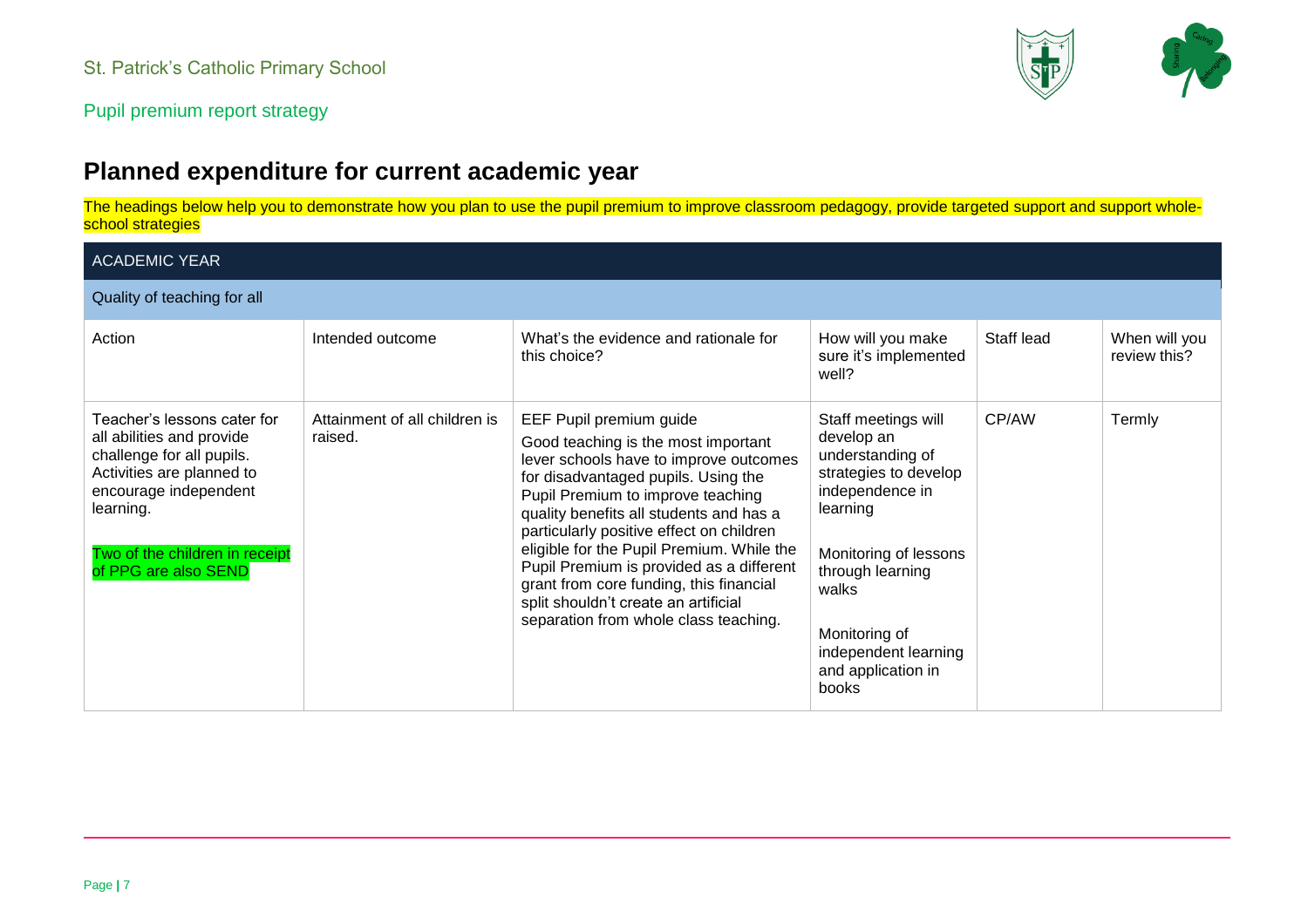

| Improve the teaching of<br>writing to build stamina for<br>writing in small clusters<br>Jason wade writing clusters<br>training for all teachers<br>In class modelling and<br>planning of sessions for<br>teachers Y1 and above | Attainment of all pupils is<br>raised<br>Self-Esteem of pupil<br>premium children is raised.                                | EEF Pupil premium guide<br>Good teaching is the most important<br>lever schools have to improve outcomes<br>for disadvantaged pupils. Using the<br>Pupil Premium to improve teaching<br>quality benefits all students and has a<br>particularly positive effect on children<br>eligible for the Pupil Premium. While the<br>Pupil Premium is provided as a different<br>grant from core funding, this financial<br>split shouldn't create an artificial<br>separation from whole class teaching. | Monitoring of<br>application in books                                                                                                                                                    | CP/LB                | Throughout<br>the year as<br>the training is<br>completed |
|---------------------------------------------------------------------------------------------------------------------------------------------------------------------------------------------------------------------------------|-----------------------------------------------------------------------------------------------------------------------------|--------------------------------------------------------------------------------------------------------------------------------------------------------------------------------------------------------------------------------------------------------------------------------------------------------------------------------------------------------------------------------------------------------------------------------------------------------------------------------------------------|------------------------------------------------------------------------------------------------------------------------------------------------------------------------------------------|----------------------|-----------------------------------------------------------|
| Assessments are used which<br>monitor reading engagement,<br>understanding and reading<br>ages.<br>STAR reading assessments                                                                                                     | Attainment of pupils in<br>reading can be clearly<br>tracked and small steps<br>can be planned for and<br>monitored closely | EEF Pupil premium guide<br>Spending on improving teaching might<br>include professional development,<br>training and support for early career<br>teachers and recruitment and retention.<br>Ensuring an effective teacher is in front<br>of every class, and that every teacher is<br>supported to keep improving, is the key<br>ingredient of a successful school and<br>should rightly be the top priority for Pupil<br>Premium spending.                                                      | Monitoring of all<br>classes to assess the<br>attainment in reading<br>and the level of<br>engagement in<br>reading through the<br>reading quizzes<br>which are taken by<br>the children | LB/CP                | Termly                                                    |
|                                                                                                                                                                                                                                 |                                                                                                                             |                                                                                                                                                                                                                                                                                                                                                                                                                                                                                                  |                                                                                                                                                                                          | Total budgeted cost: | 4000                                                      |
| <b>Targeted support</b>                                                                                                                                                                                                         |                                                                                                                             |                                                                                                                                                                                                                                                                                                                                                                                                                                                                                                  |                                                                                                                                                                                          |                      |                                                           |
| Action                                                                                                                                                                                                                          | Intended outcome                                                                                                            | What's the evidence and rationale for<br>this choice?                                                                                                                                                                                                                                                                                                                                                                                                                                            | How will you make<br>sure it's implemented<br>well?                                                                                                                                      | Staff lead           | When will you<br>review this?                             |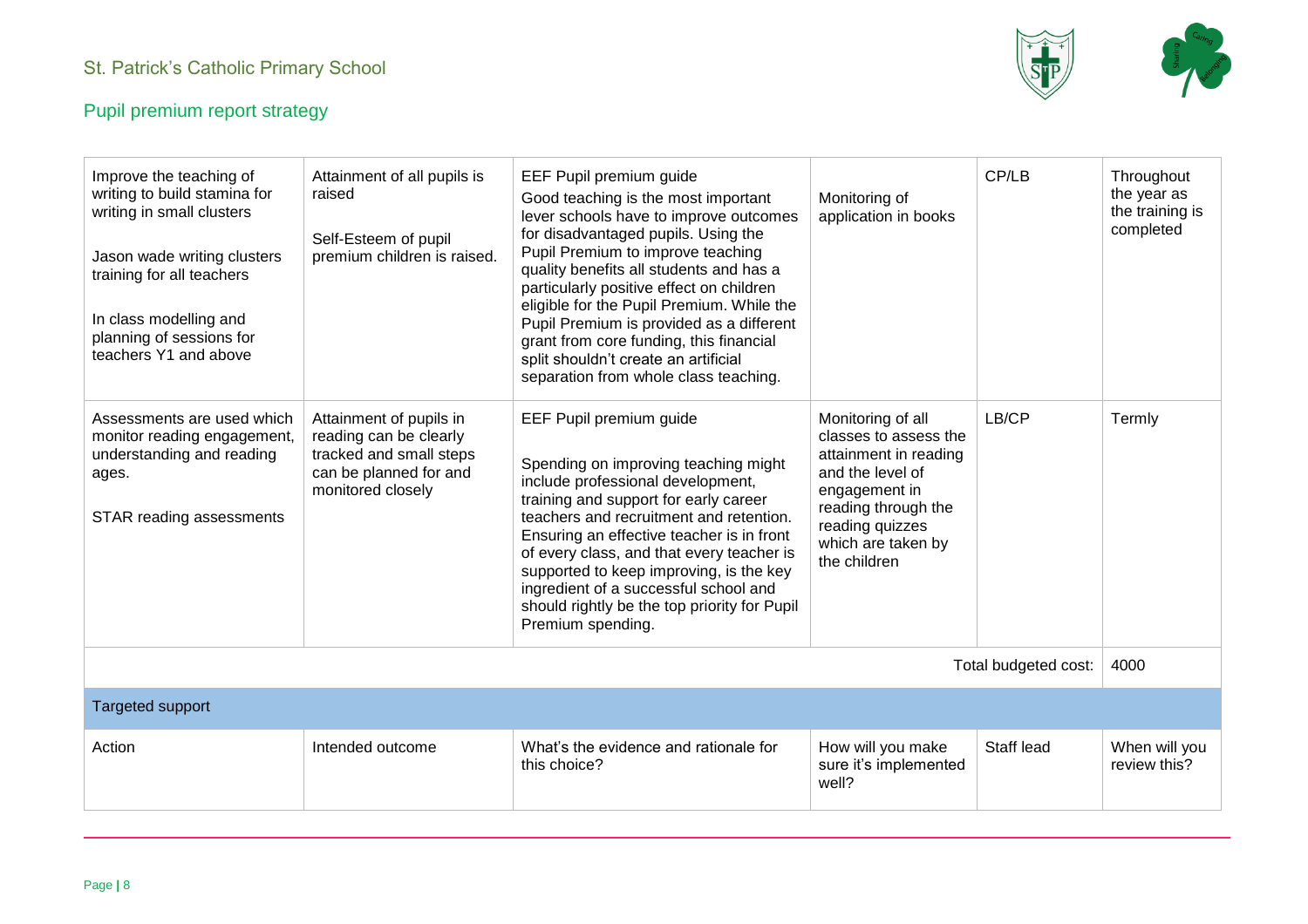

| A member of school staff to<br>receive ELSA training to<br>provide specialist support for<br>individuals.                                                            | Children receive bespoke<br>work around their emotional<br>health and wellbeing<br>needs. | We have some children who are<br>identified as needing additional support<br>for their emotional needs. School<br>wanted to have a trained member of<br>staff to provide specific work for<br>individuals.<br>Particularly following lockdown, we have<br>a number of families who have been<br>asking for support for their children in a<br>range of EHWB needs.                                                                                                                        | Training will be<br>provided through the<br>EPS. This training<br>involves follow up<br>support.   | AW/KS | September<br>2021 |
|----------------------------------------------------------------------------------------------------------------------------------------------------------------------|-------------------------------------------------------------------------------------------|-------------------------------------------------------------------------------------------------------------------------------------------------------------------------------------------------------------------------------------------------------------------------------------------------------------------------------------------------------------------------------------------------------------------------------------------------------------------------------------------|----------------------------------------------------------------------------------------------------|-------|-------------------|
| TA time to consolidate<br>learning to address<br>misconceptions.<br>Phonics 1:1 sessions<br>Reading 1:1 sessions<br>Maths groups sessions -<br>same day intervention | Children have dedicated 1-<br>1 time to consolidate<br>learning.                          | Evidence consistently shows the<br>positive impact that targeted academic<br>support can have, including on those<br>who are not making good progress<br>across the spectrum of achievement.<br>Considering how classroom teachers<br>and teaching assistants can provide<br>targeted academic support, including<br>how to link structured one-to-one or<br>small group intervention to classroom<br>teaching, is likely to be a key component<br>of an effective Pupil Premium strategy | TA timetables<br>planned<br>Teachers planning to<br>show where extra<br>support has been<br>needed | AW/CP | Termly            |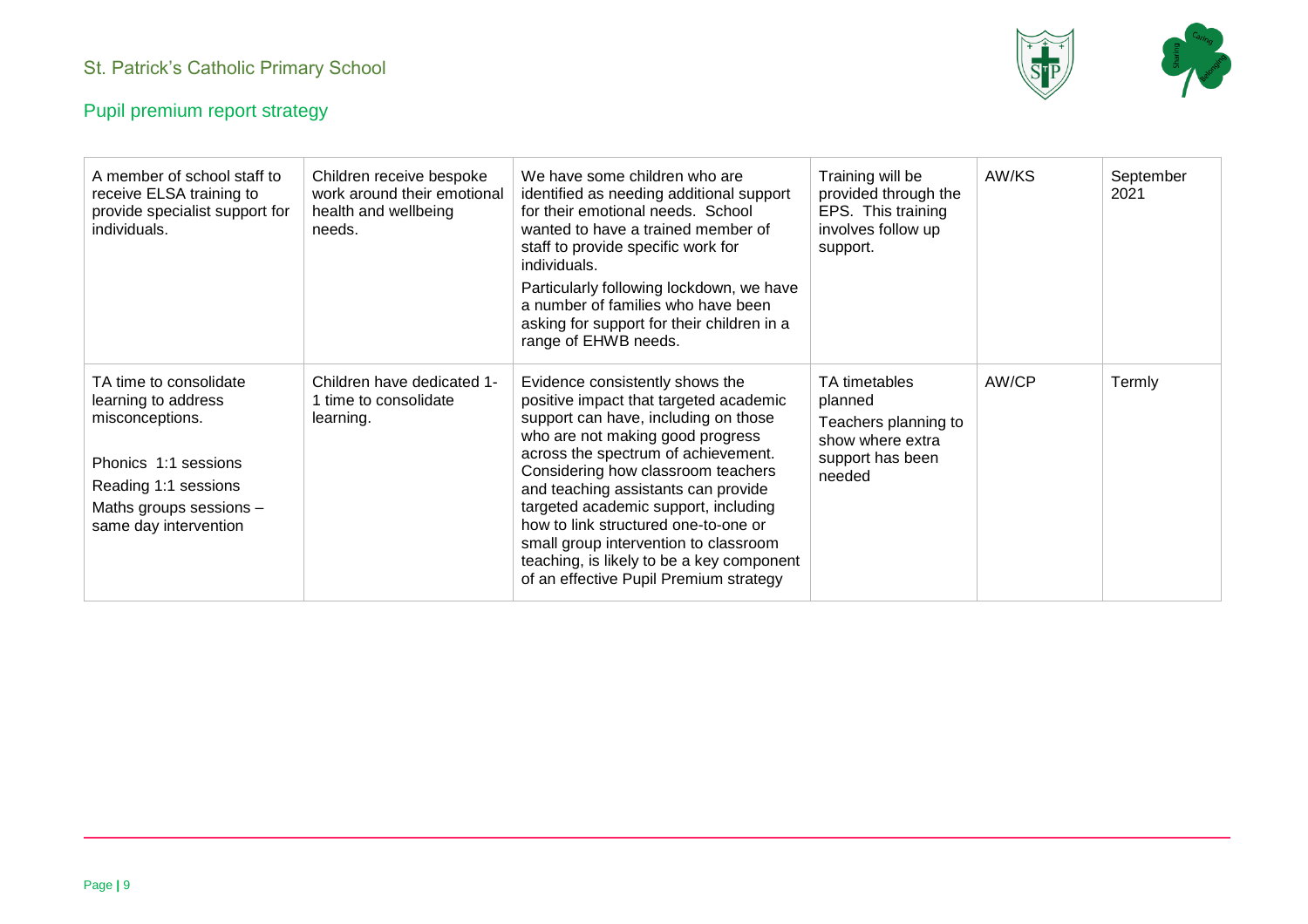

| Specific interventions for<br>pupils with identified gaps in<br>learning including<br>AR/AW<br>Beat dyslexia<br>Snip literacy | Attainment of pupil<br>premium children is raised. | Evidence consistently shows the<br>positive impact that targeted academic<br>support can have, including on those<br>who are not making good progress<br>across the spectrum of achievement.<br>Considering how classroom teachers<br>and teaching assistants can provide<br>targeted academic support, including<br>how to link structured one-to-one or<br>small group intervention to classroom<br>teaching, is likely to be a key component<br>of an effective Pupil Premium strategy. | Analysis of<br>timetables<br>Monitoring of<br>progress of children<br>completing specific<br>interventions<br>Learning walks of<br>interventions | AW/CP                | Termly                        |
|-------------------------------------------------------------------------------------------------------------------------------|----------------------------------------------------|--------------------------------------------------------------------------------------------------------------------------------------------------------------------------------------------------------------------------------------------------------------------------------------------------------------------------------------------------------------------------------------------------------------------------------------------------------------------------------------------|--------------------------------------------------------------------------------------------------------------------------------------------------|----------------------|-------------------------------|
|                                                                                                                               |                                                    |                                                                                                                                                                                                                                                                                                                                                                                                                                                                                            |                                                                                                                                                  | Total budgeted cost: | £9000                         |
| Other approaches                                                                                                              |                                                    |                                                                                                                                                                                                                                                                                                                                                                                                                                                                                            |                                                                                                                                                  |                      |                               |
| Action                                                                                                                        | Intended outcome                                   | What's the evidence and rationale for<br>this choice?                                                                                                                                                                                                                                                                                                                                                                                                                                      | How will you make<br>sure it's implemented<br>well?                                                                                              | Staff lead           | When will you<br>review this? |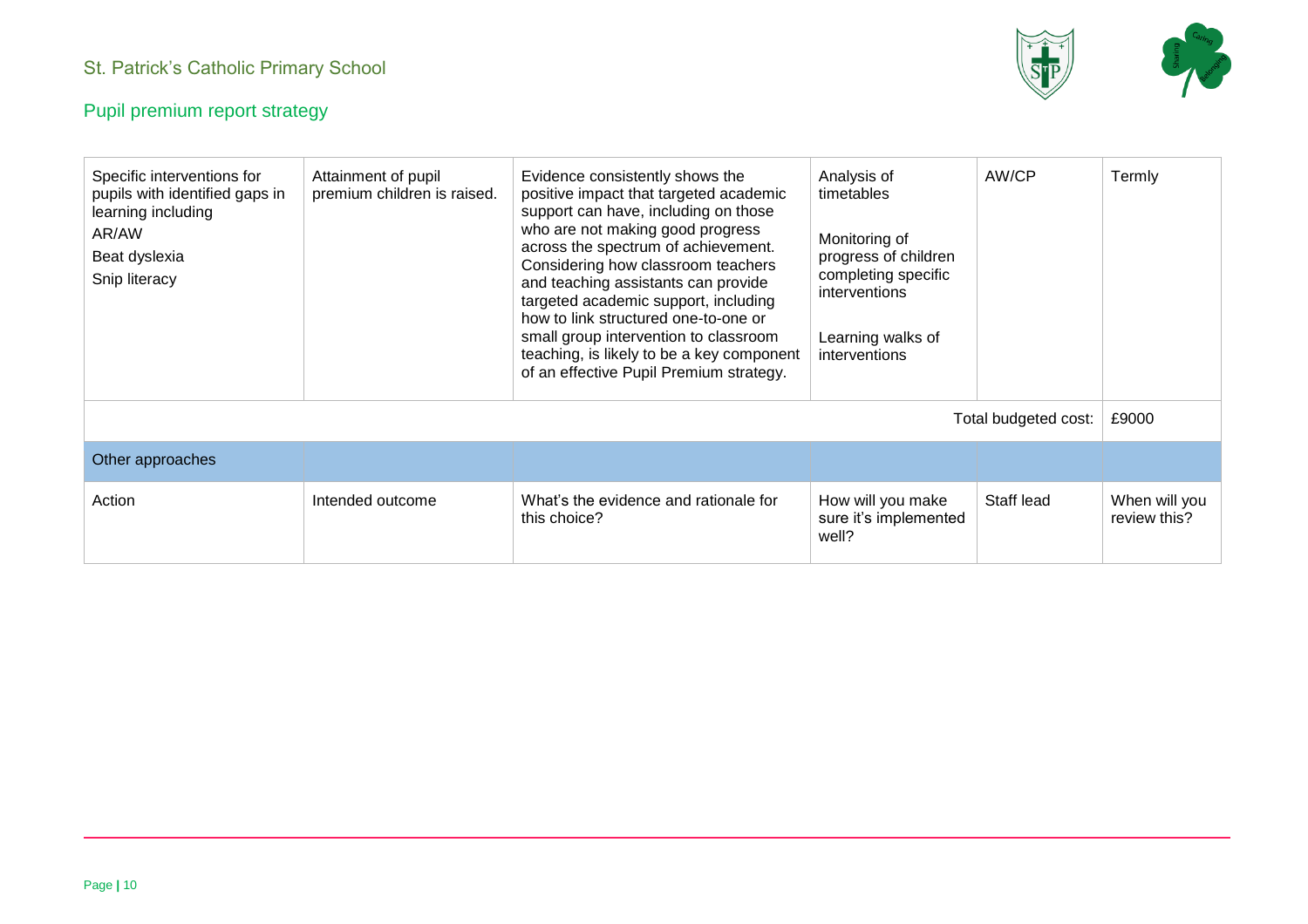

| Give children the opportunity<br>to develop an awareness of<br>the world around them<br>Purchase first news papers<br>Give the opportunity for ks2<br>children to access<br>newsround and have<br>discussion time<br>Plan a clear PSHE<br>curriculum which builds up<br>child's knowledge and<br>understanding<br>Music lessons provided for<br>PP children | Children Develop a more<br>rounded background<br>knowledge of the world and<br>current issues that are<br>happening in the world and<br>the way in which we should<br>be living our lives<br>Behaviour incidents are<br>reduced | Wider strategies relate to the most<br>significant non-academic barriers to<br>success in school, including attendance,<br>behaviour and social and emotional<br>support. While many barriers may be<br>common between schools, it is also<br>likely that the specific features of the<br>community each school serves will<br>affect spending in this category. | Pupil interviews<br>Learning walks<br>Monitoring of<br>behaviour<br><b>Planned PSHE</b><br>curriculum to develop<br>morals and social<br>skills in the context of<br>the communities<br>which we live | CL/CP | Termly |
|-------------------------------------------------------------------------------------------------------------------------------------------------------------------------------------------------------------------------------------------------------------------------------------------------------------------------------------------------------------|---------------------------------------------------------------------------------------------------------------------------------------------------------------------------------------------------------------------------------|------------------------------------------------------------------------------------------------------------------------------------------------------------------------------------------------------------------------------------------------------------------------------------------------------------------------------------------------------------------|-------------------------------------------------------------------------------------------------------------------------------------------------------------------------------------------------------|-------|--------|
| Total budgeted cost:                                                                                                                                                                                                                                                                                                                                        |                                                                                                                                                                                                                                 |                                                                                                                                                                                                                                                                                                                                                                  |                                                                                                                                                                                                       | £2840 |        |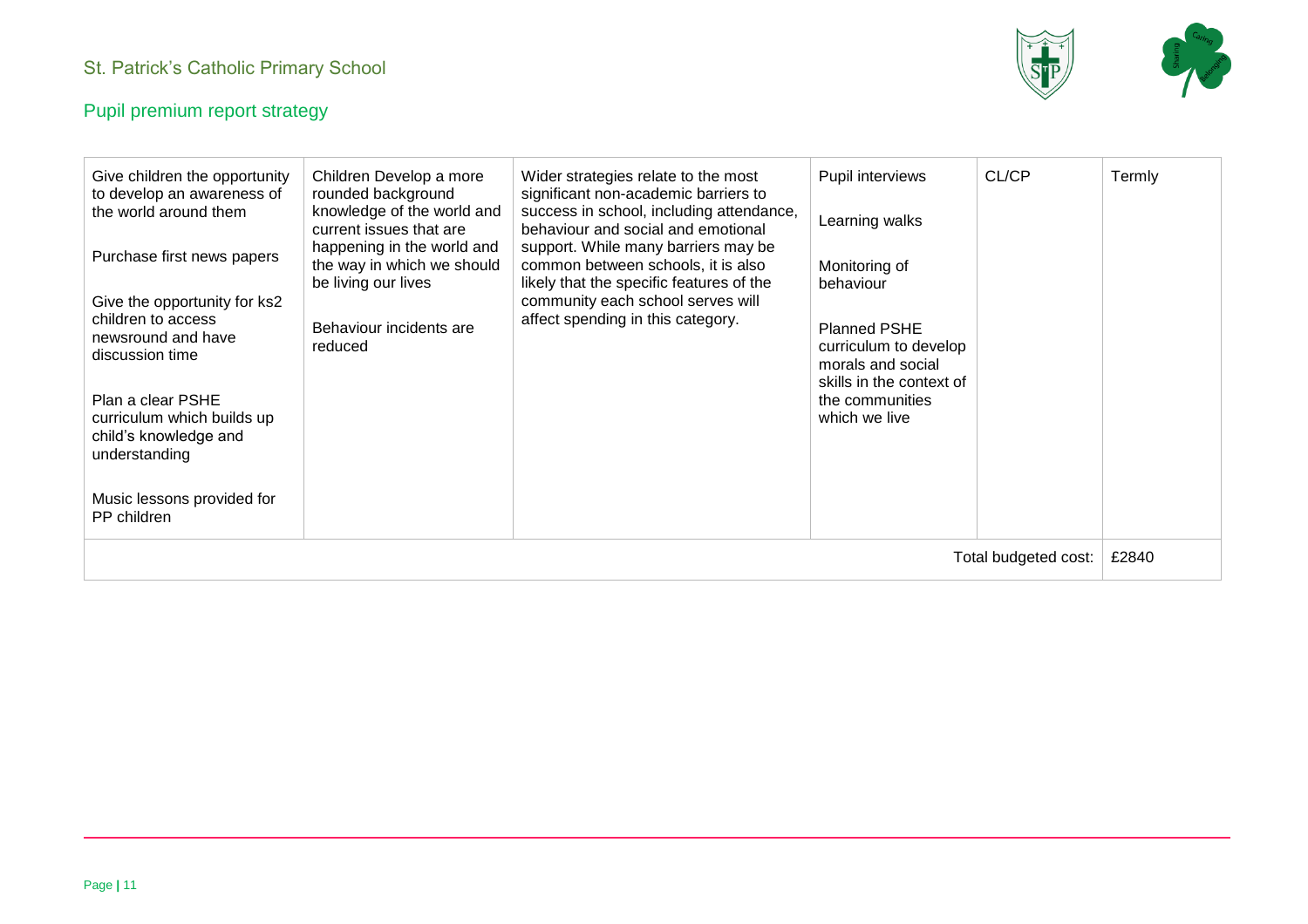Pupil premium report strategy

# **Review of expenditure from previous academic year**

| <b>PREVIOUS ACADEMIC YEAR</b>                                                                                                                                                                                                                                                                                                                                                                                                                                                                     |                                                                                                                                                                                                                                                                             |                                                                                                                                                                                                                                                                                                                                                                                                                                                                                                                           |                                                                                                                                                                                    |         |
|---------------------------------------------------------------------------------------------------------------------------------------------------------------------------------------------------------------------------------------------------------------------------------------------------------------------------------------------------------------------------------------------------------------------------------------------------------------------------------------------------|-----------------------------------------------------------------------------------------------------------------------------------------------------------------------------------------------------------------------------------------------------------------------------|---------------------------------------------------------------------------------------------------------------------------------------------------------------------------------------------------------------------------------------------------------------------------------------------------------------------------------------------------------------------------------------------------------------------------------------------------------------------------------------------------------------------------|------------------------------------------------------------------------------------------------------------------------------------------------------------------------------------|---------|
| Total amount:                                                                                                                                                                                                                                                                                                                                                                                                                                                                                     |                                                                                                                                                                                                                                                                             |                                                                                                                                                                                                                                                                                                                                                                                                                                                                                                                           |                                                                                                                                                                                    |         |
| Quality of teaching for all                                                                                                                                                                                                                                                                                                                                                                                                                                                                       |                                                                                                                                                                                                                                                                             |                                                                                                                                                                                                                                                                                                                                                                                                                                                                                                                           |                                                                                                                                                                                    |         |
| Action                                                                                                                                                                                                                                                                                                                                                                                                                                                                                            | Intended outcome                                                                                                                                                                                                                                                            | Impact                                                                                                                                                                                                                                                                                                                                                                                                                                                                                                                    | Evaluation                                                                                                                                                                         | Cost    |
| Lessons and activities planned to<br>encourage independent learning<br>Implement 'Healthy bodies, Healthy<br>Minds'.Monitor lesson planning for<br>independent learning and tasks being<br>set SEAL intervention, dedicated TA<br>time and social stories in place as<br>necessary Specific nurture activities<br>during lesson time and during<br>unstructured times of the school day.<br>Deployment of support staff,<br>employment of extra staff and<br>external coaching staff at lunchtime | A. To increase levels of<br>independence and resilience To<br>give the confidence to be<br>independent thinkers so that their<br>confidence develops with 'giving<br>things a go'. Improved emotional<br>wellbeing, leading to improved<br>behaviour and learning attitudes | Case Study- 1 year 6 child who<br>had previously struggled<br>academically, socially and had a<br>lack of independence in class.<br>This child was supported daily in<br>a small group to begin a tasks<br>and then worked independently. If<br>he had taken the SATs in 2020 he<br>would have achieved expected<br>across the subjects. This child<br>continued to access support<br>during the March lockdown as he<br>was offered a place in school to<br>support him. He flourished during<br>this time in all areas. | The full evaluation<br>cannot be made due to<br>COVID.<br>Support on a small<br>group basis to build<br>confidence showed a<br>good impact and<br>provided a consistent<br>mentor. | £10,000 |

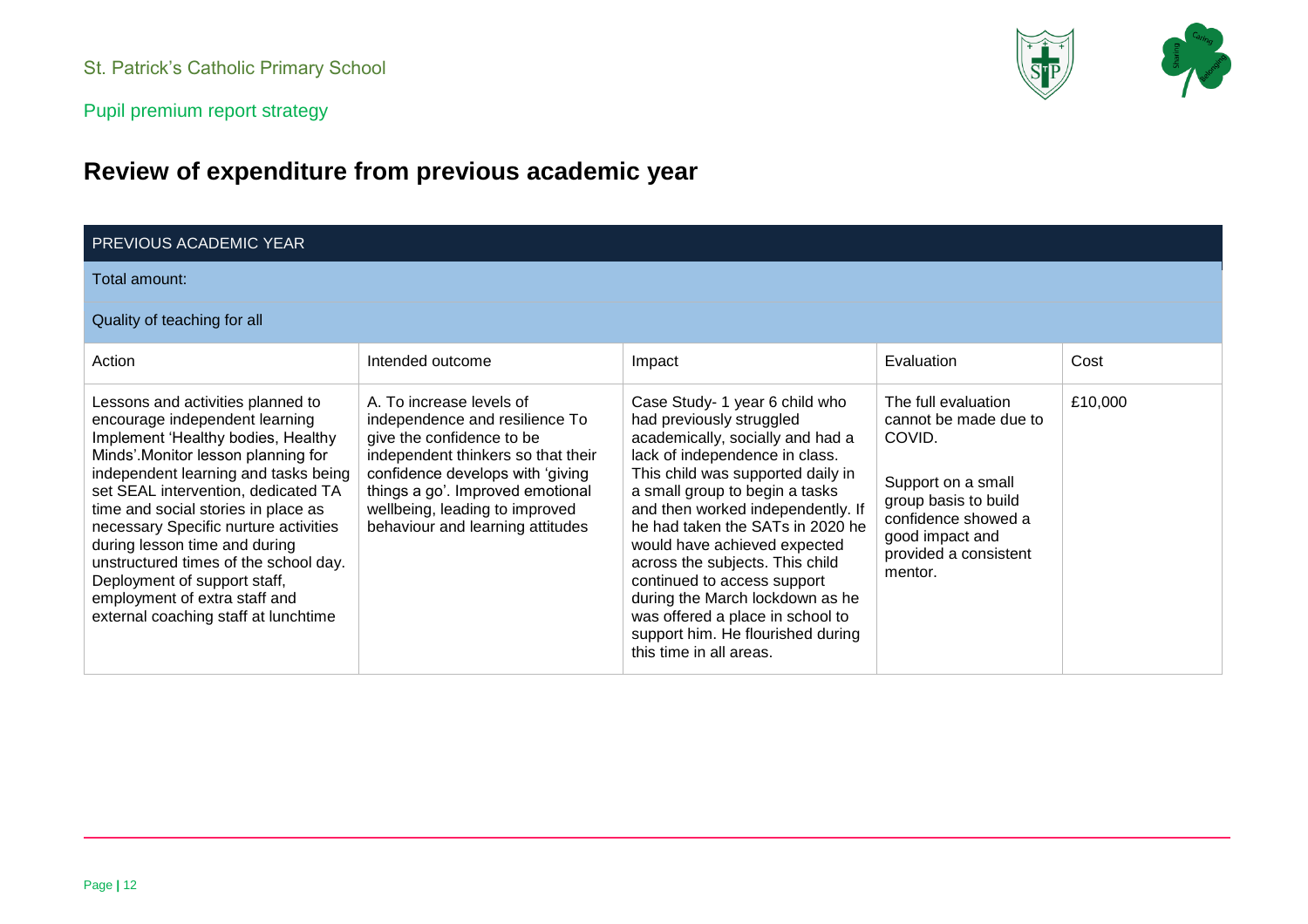

| Lesson Study Reading<br>Strategies/interventions<br>implemented: AR/AW, Beat Dyslexia,<br>Precision teaching, Better Reading<br>Scheme, Rapid Read Develop 1:1<br>reading support Booster support for<br>individual needs Achievement for All<br>principles adopted including: Termly<br>meetings to be held with pupils and<br>their families Conduct termly reading<br>age tests Additional individual/guided<br>reading sessions for PPG pupils<br>Support from TA's on objectives<br>identified from gaps analysis during<br>pupil progress reviews Additional<br>phonics support from Phonics<br>coordinator | B. Higher rates of progress and<br>attainment in reading and Maths<br>Increased confidence and<br>enjoyment leading to increased<br>confidence, independence and<br>resilience | Phonics support was planned for<br>the Spring term when lockdown<br>had commenced.<br>Assessments could not be<br>analysed due to the time closed<br>from March 2020<br>By March 2020 it was too early to<br>assess the impact of your<br>spending | AR/AW, Beat dyslexia,<br>precision teaching and<br>1:1 reading on a regular<br>basis proved to be<br>effective strategies in<br>accelerating progress |      |
|-------------------------------------------------------------------------------------------------------------------------------------------------------------------------------------------------------------------------------------------------------------------------------------------------------------------------------------------------------------------------------------------------------------------------------------------------------------------------------------------------------------------------------------------------------------------------------------------------------------------|--------------------------------------------------------------------------------------------------------------------------------------------------------------------------------|----------------------------------------------------------------------------------------------------------------------------------------------------------------------------------------------------------------------------------------------------|-------------------------------------------------------------------------------------------------------------------------------------------------------|------|
| <b>Targeted support</b>                                                                                                                                                                                                                                                                                                                                                                                                                                                                                                                                                                                           |                                                                                                                                                                                |                                                                                                                                                                                                                                                    |                                                                                                                                                       |      |
| Action                                                                                                                                                                                                                                                                                                                                                                                                                                                                                                                                                                                                            | Intended outcome                                                                                                                                                               | Impact                                                                                                                                                                                                                                             | Evaluation                                                                                                                                            | Cost |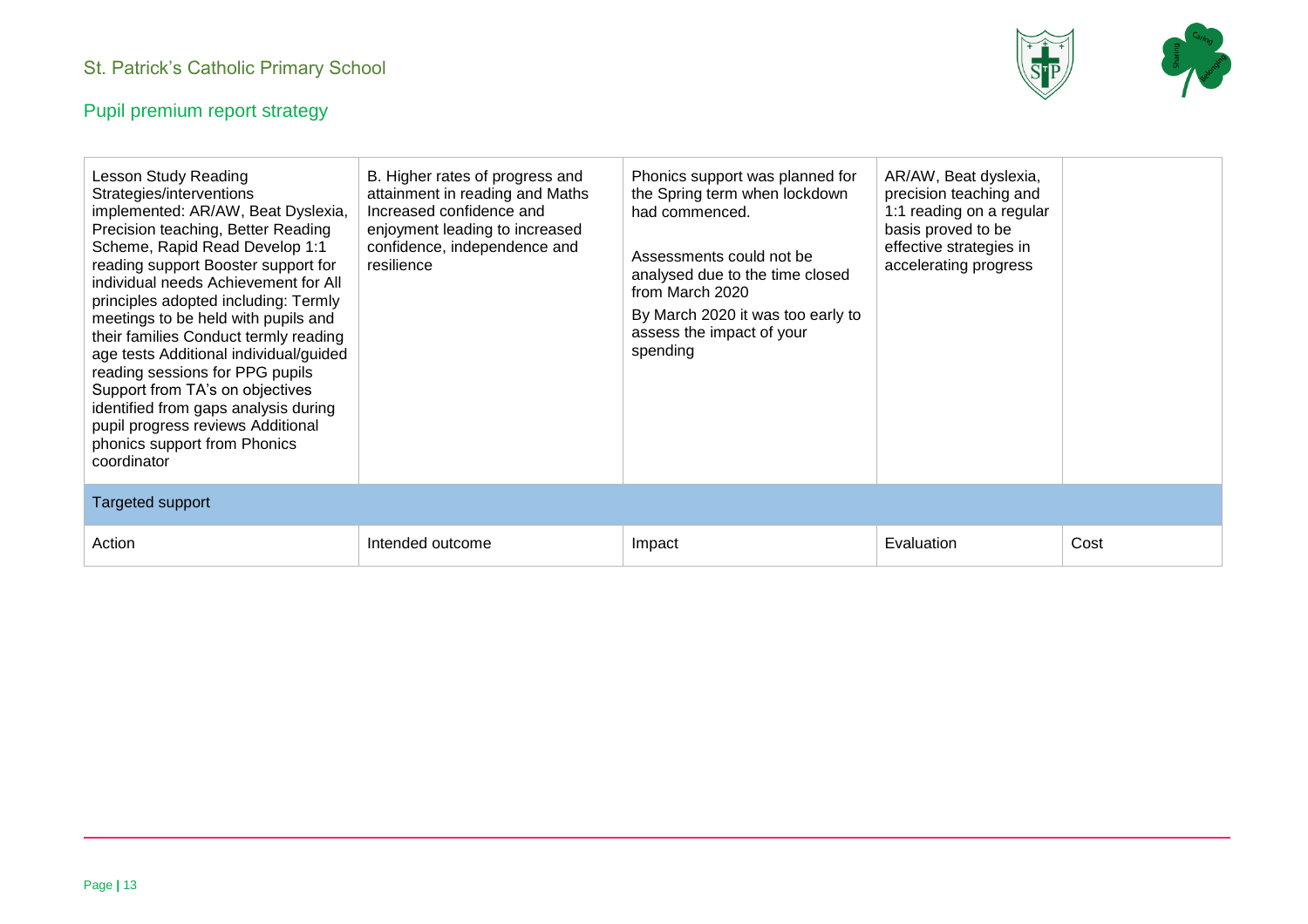

| Mastery of subjects taught within<br>specific areas, lead by subject<br>coordinators Gaps identified in pupils<br>knowledge and understanding<br>Dedicated TA and class teacher time<br>working with PPG H/A pupils Support<br>from TA's on objectives identified<br>from gaps analysis PPG given<br>opportunities to work with higher<br>ability pupils from other year groups<br>Increase in working with families,<br>through the school website,<br>workshops and invitations to lessons<br>Teaching staff/pupils and families<br>made aware of apps for spellings,<br>Maths and x tables | c. An increase in pupils working at<br>greater depth across the curriculum                                                                                                                            | 50% of the pupil premium children<br>in Y6 would have achieved<br>greater depth across all subjects<br>had the lockdown not<br>commenced.                                                                                                                                                                                                                                                                                                                  | Targeted support for<br>those pupil premium<br>children who show the<br>ability to make<br>accelerated progress<br>and achieve greater<br>depth worked effectively | £8480 |
|-----------------------------------------------------------------------------------------------------------------------------------------------------------------------------------------------------------------------------------------------------------------------------------------------------------------------------------------------------------------------------------------------------------------------------------------------------------------------------------------------------------------------------------------------------------------------------------------------|-------------------------------------------------------------------------------------------------------------------------------------------------------------------------------------------------------|------------------------------------------------------------------------------------------------------------------------------------------------------------------------------------------------------------------------------------------------------------------------------------------------------------------------------------------------------------------------------------------------------------------------------------------------------------|--------------------------------------------------------------------------------------------------------------------------------------------------------------------|-------|
| Homework club to begin in school to<br>target identified pupils Increased<br>range of extra-curricular activities,<br>chosen by pupils Through working<br>towards Arts and Sports mark, pupils<br>will have increased opportunities to<br>perform within the Arts and Sports<br>curriculum at a wider range of<br>venues, to extend their life<br>experiences and raise their<br>aspirations Provide identified PP<br>children with music tuition in school.                                                                                                                                  | d. Increase in responsibility and<br>uptake of extra-curricular activities<br>Pupils develop secure and<br>meaningful friendships within their<br>peer groups and achieve age<br>related expectations | From March until present all after<br>school clubs have had to be<br>placed on hold due to not being<br>able to mix bubbles of children<br>Music sessions were taken up by<br>all those children who wanted<br>them who were PP.<br>Case Study- a child in year 2<br>started music lessons paid for by<br>PP- this child has improved<br>concentration in class and socially<br>is managing well. These sessions<br>have started again since<br>September. | The actions had a<br>positive effective on<br>pupils well-being and<br>therefore an ability to be<br>learning ready                                                |       |
| Other approaches                                                                                                                                                                                                                                                                                                                                                                                                                                                                                                                                                                              |                                                                                                                                                                                                       |                                                                                                                                                                                                                                                                                                                                                                                                                                                            |                                                                                                                                                                    |       |